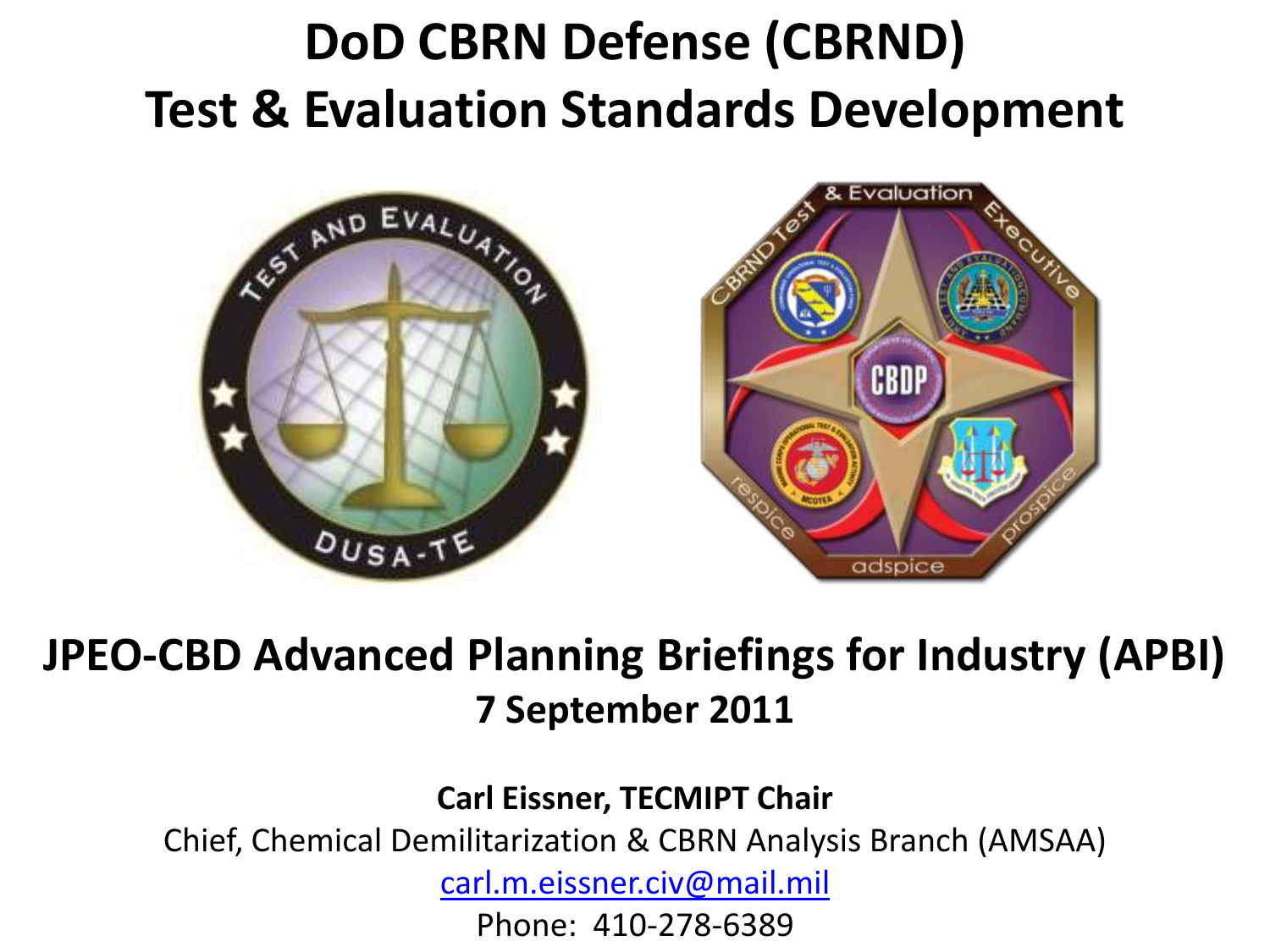



### **PURPOSE**

### To provide information to the Defense Industry on the establishment of DoD CBRND T&E standards and their role in the process.

### **TOPICS**

CBRND T&E Executive Oversight Role

Why Have CBRND T&E Standards?

DoD CBRND T&E Standards Development Process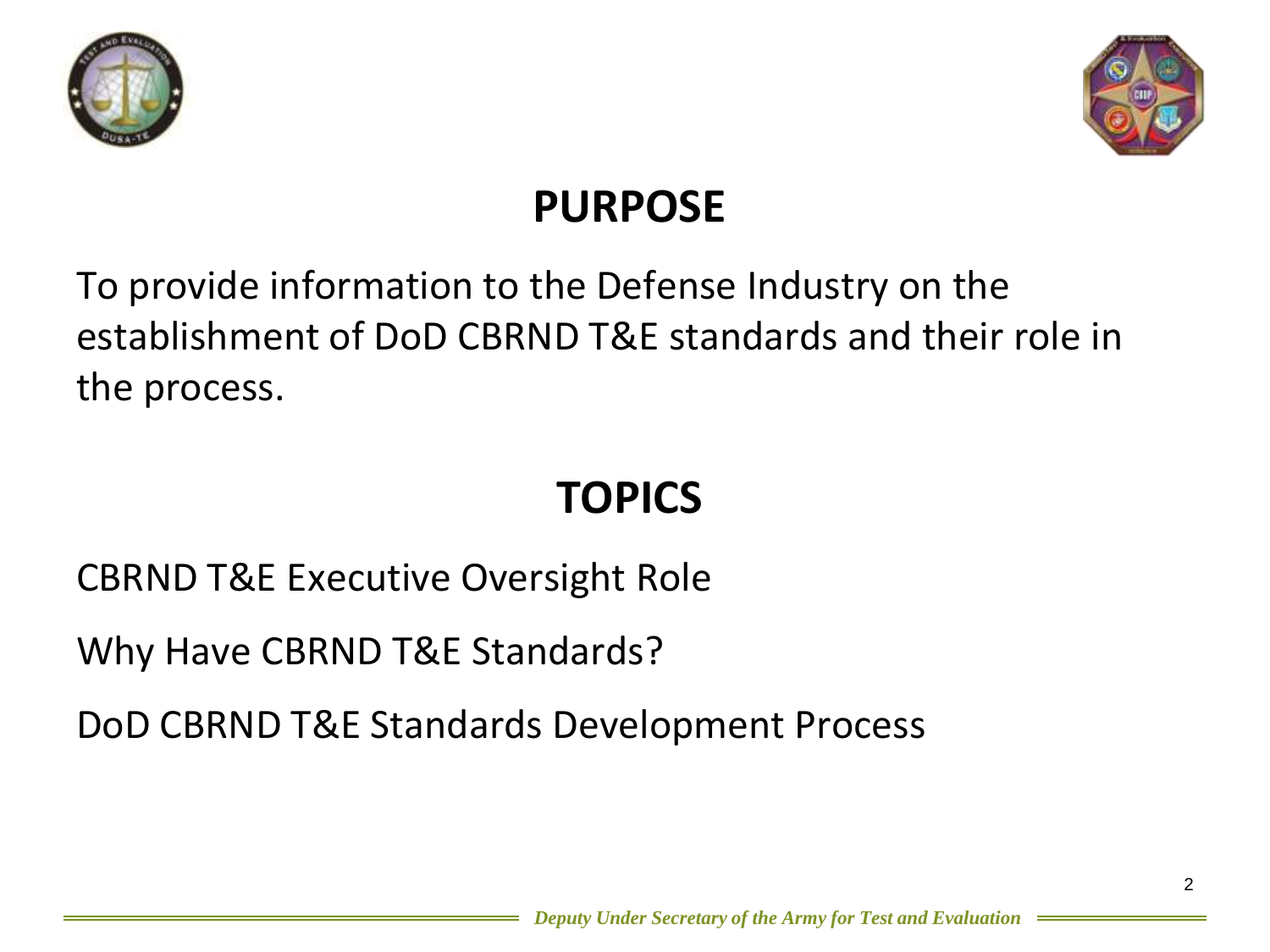

## **CBRND T&E Executive - Oversight Role**



### **Ensure adequate T&E for CBRN defense systems**

- **Establish T&E Standards**
- **Coordinate community planning and investment in T&E infrastructure**
- **Provide T&E guidance for acquisition programs** 
	- Approve test documentation
	- Resolve T&E Issues
- **Ensure early T&E involvement in acquisition programs**
	- Facilitate test matrix that meets program budget/schedule
	- Reduce costly redundant testing
- **Provide T&E Policy for the Enterprise**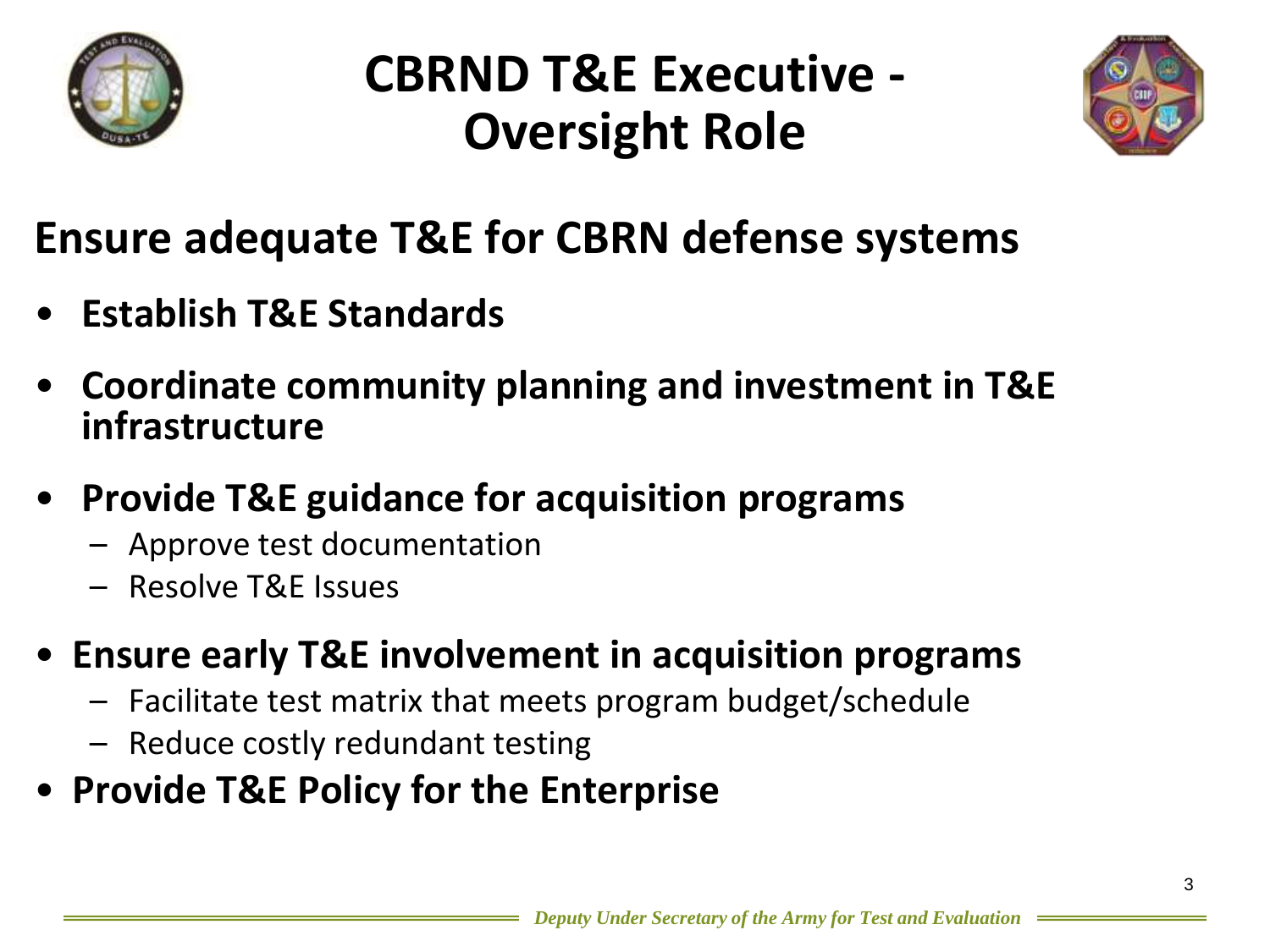

## **Why Have T&E Standards?**



"It is essential for the Nation to have reliable CBRNE equipment that can be used with confidence for the protection of life, health, property, and commerce. The United States Government will, together with commercial and end-user communities, facilitate the development and implementation of national consensus standards, and develop an enduring capability to coordinate, prioritize, and implement CBRNE standards."

*"A National Strategy for CBRNE Standards" National S&T Council, Subcommittee on Standards Signed by President's Science Advisor 17 May 11*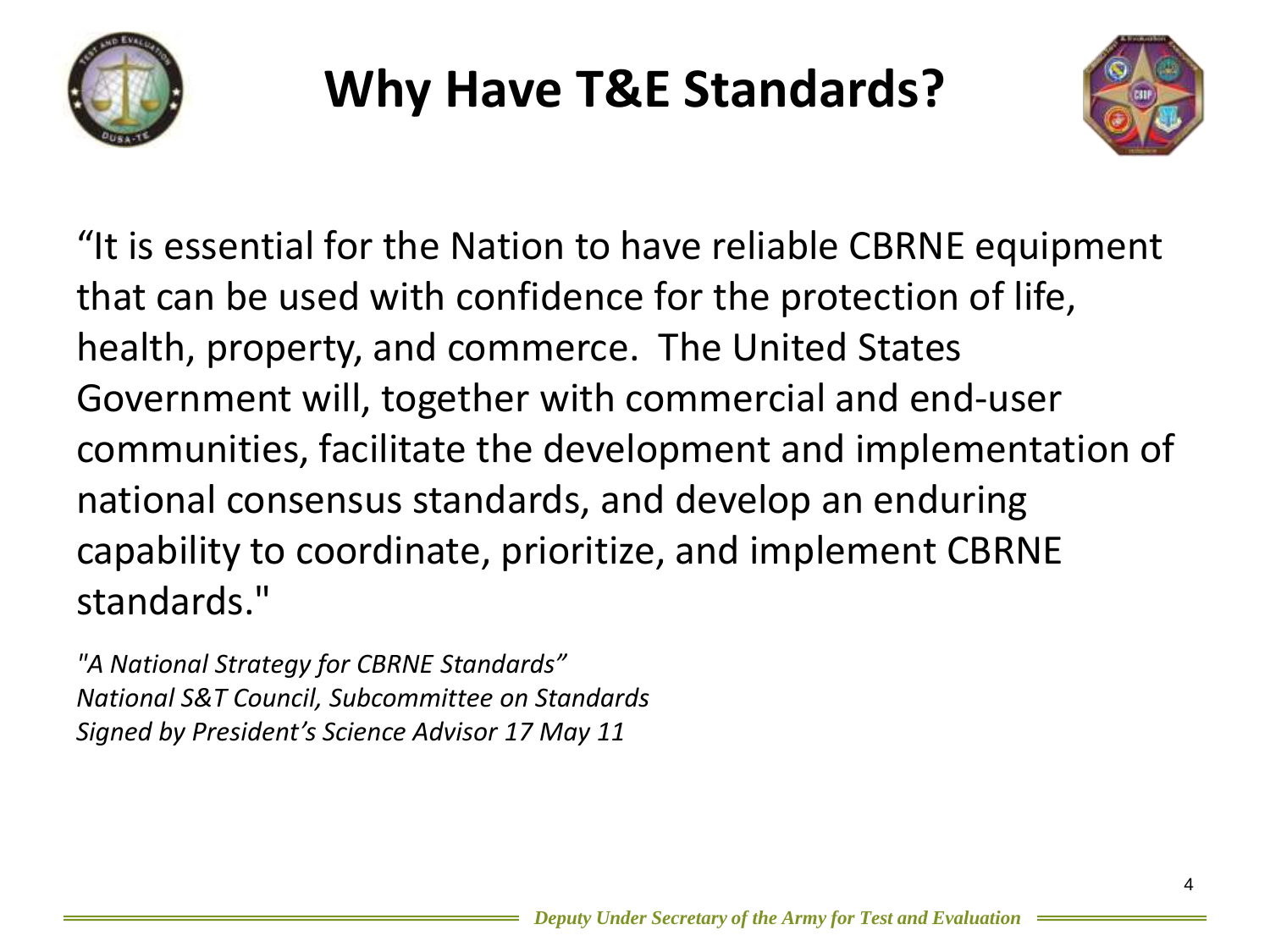

## **Understanding Test Data**



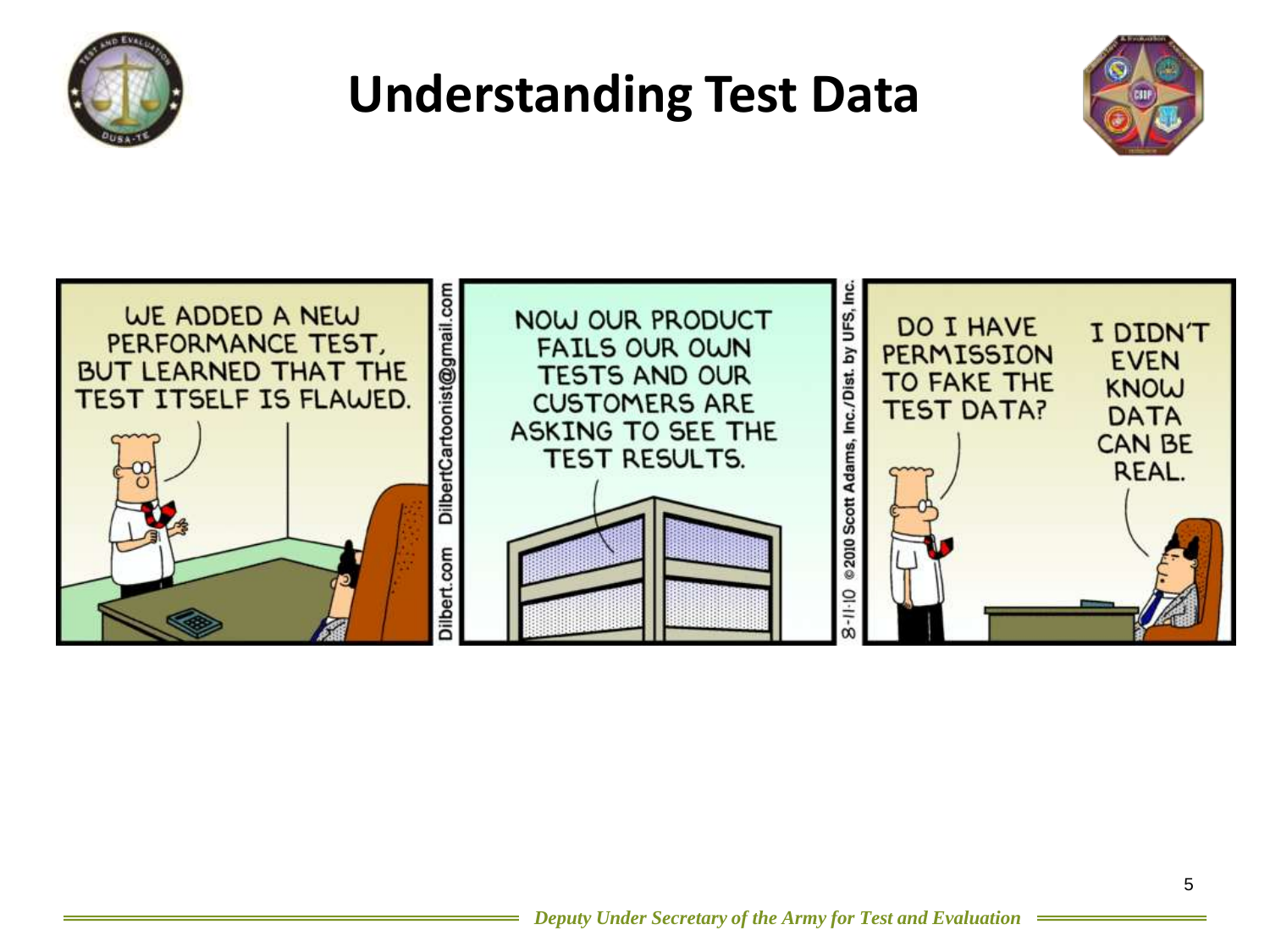

## **DoD CBRND T&E Standards Background**



- Army T&E Executive "dual-hatted" as the CBRND T&E Executive
- Joint community Test and Evaluation Capabilities and Methodologies Integrated Process Team (TECMIPT) established March 2005 to:
	- ‒ Provide CBDP technical Subject Matter Expertise (SME) for the CBRND T&E Executive
	- ‒ Identify T&E capability/infrastructure gaps in support of the POM and T&E strategies
- TECMIPT role expanded in July 2009 to include development of CBRND T&E Standards for CBRND T&E Executive approval
	- ‒ CBDP T&E Standards Development Plan signed out in July 2010 with GO/SES concurrence from four service OTAs, JPEO-CBD, JSTO, JRO
	- ‒ TECMIPT now **interagency**, with DHS, NIST, EPA, DOE actively involved
	- ‒ TECMIPT T&E standards development coordinated with international partners

#### **CBRND T&E Executive establishes T&E Standards through the TECMIPT** 6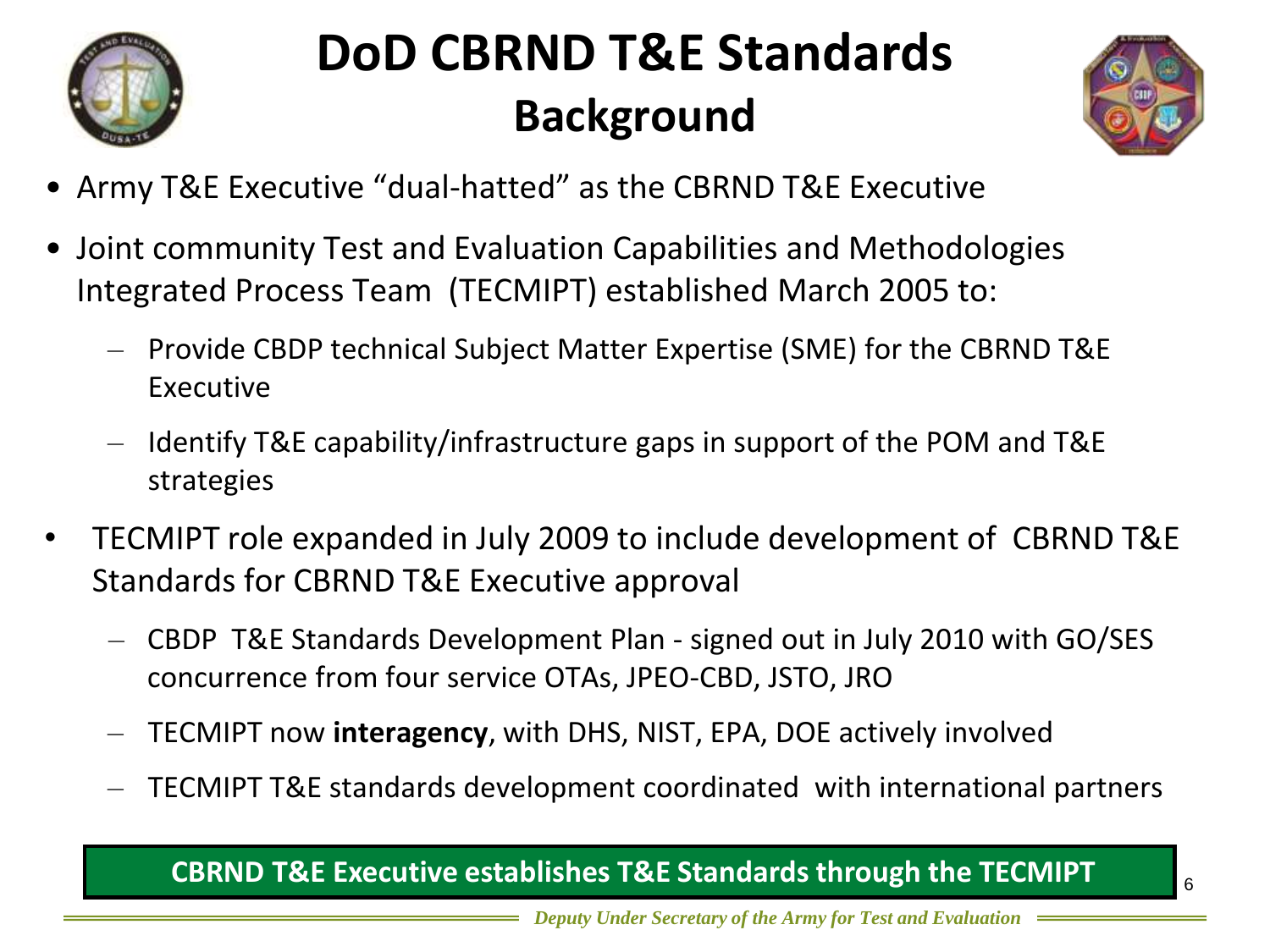

# **T&E Standards**

# **National and International Priority**



DUSA-TE currently coordinating CBRND community T&E standards with federal agency and international partners :

- ‒ DOD/DHS/EPA Technical Coordination Working Group (TCWG)
- ‒ White House National S&T Council (NSTC) Subcommittee on Standards (SoS) Roadmap Working Group (WG)
	- o A National Strategy for CBRNE Standards (includes T&E Standards) was signed out by the President's Science Advisor 17 May 2011
- ‒ ASCAUKUS CBR MOU Test, Evaluation and Simulation Working Group (TESWG) and other fora

#### **Ultimate goal: Reliable data shared by all**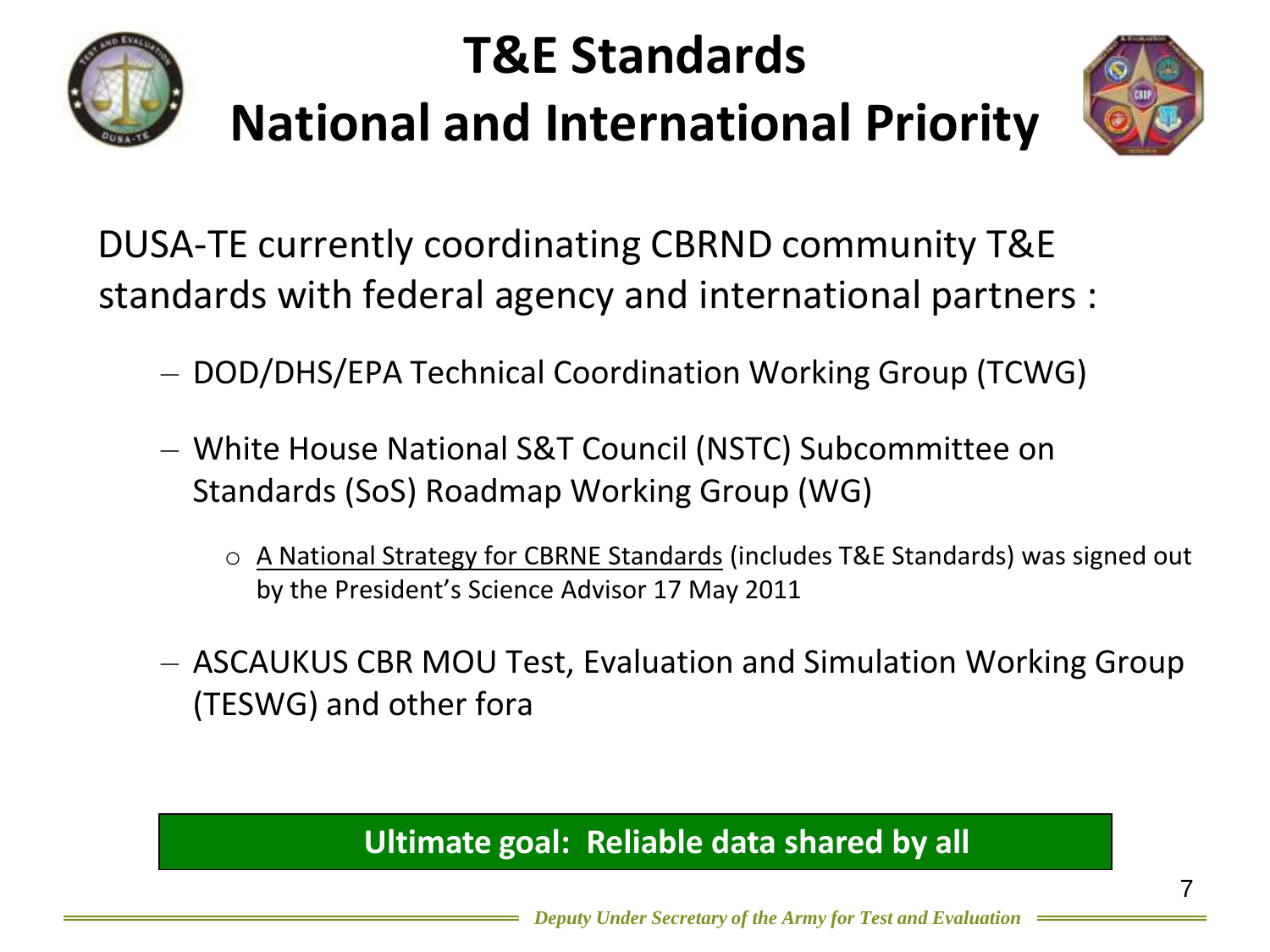

## **DoD T&E Standards Definition**



Validated test infrastructure/methodologies that produce reliable, reproducible data to meet T&E community needs and inform decision makers

#### **T&E Standards Documents**



**Documentation w/details are critical to common understanding of test data**

*Deputy Under Secretary of the Army for Test and Evaluation*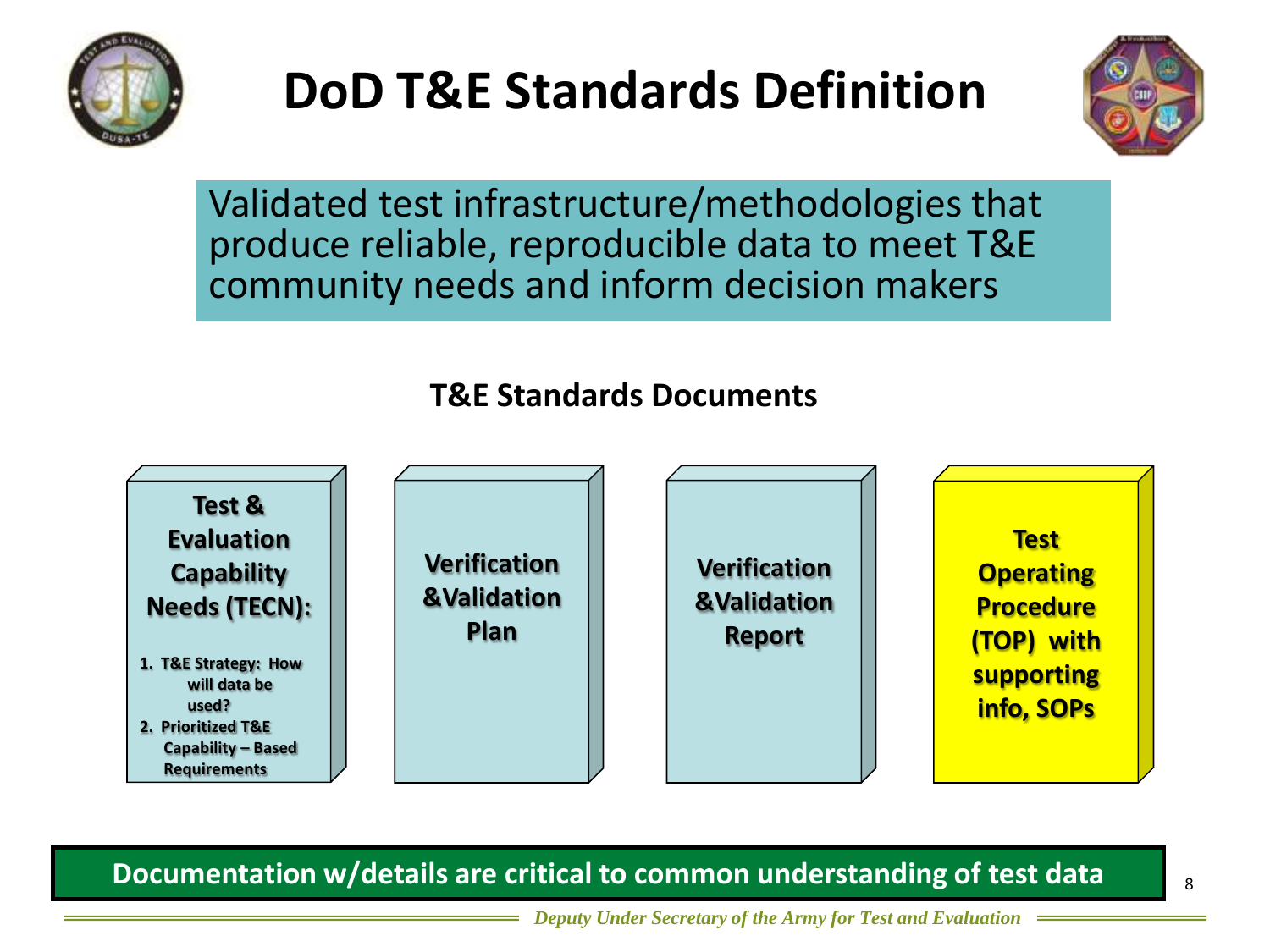

## **Interagency T&E Standards Benefits**



9

- **Enable quality, affordable defense systems for the Warfighter and First Responder. Standards provide:**
	- ‒ Common T&E definitions, language
	- ‒ Common, quality test data that can be shared/understood by all
	- ‒ Reduced test redundancy
	- ‒ Validated T&E infrastructure that meets interagency data requirements
- **Especially critical for T&E of Commercial Off the Shelf (COTS) equipment used by military and first responders**

**Interagency signature means:** 

- **T&E Standard is technically sound**
- **Documentation is adequate in terms of detail, quality and clarity**
- **Agency will support use of test method and sharing of data**



**Community buy-in is critical for implementation of T&E Standards**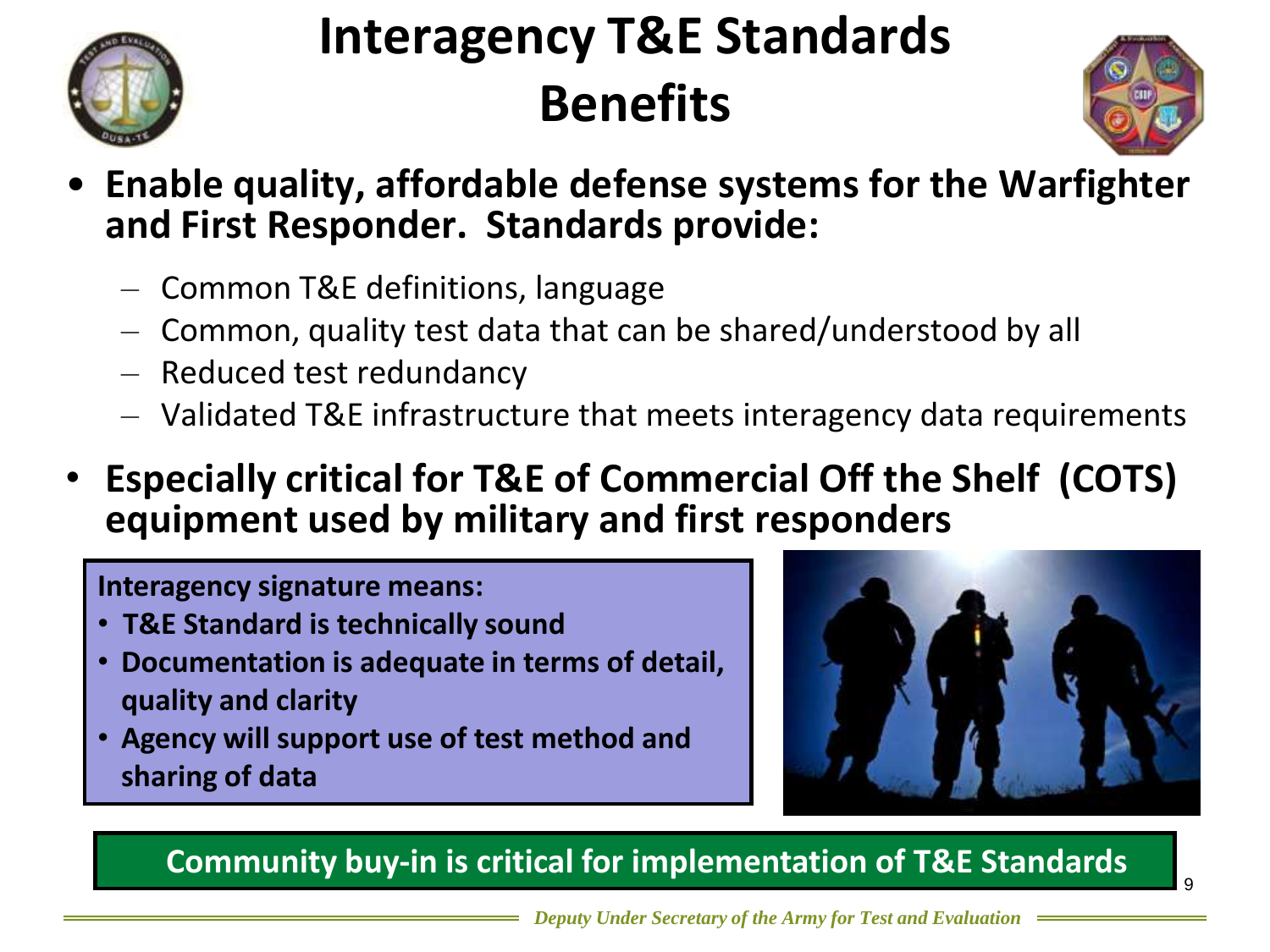

## **DoD Process for Establishing T&E Standards**



### **TECMIPT cross-community subject matter experts provide rigor to T&E standards development**

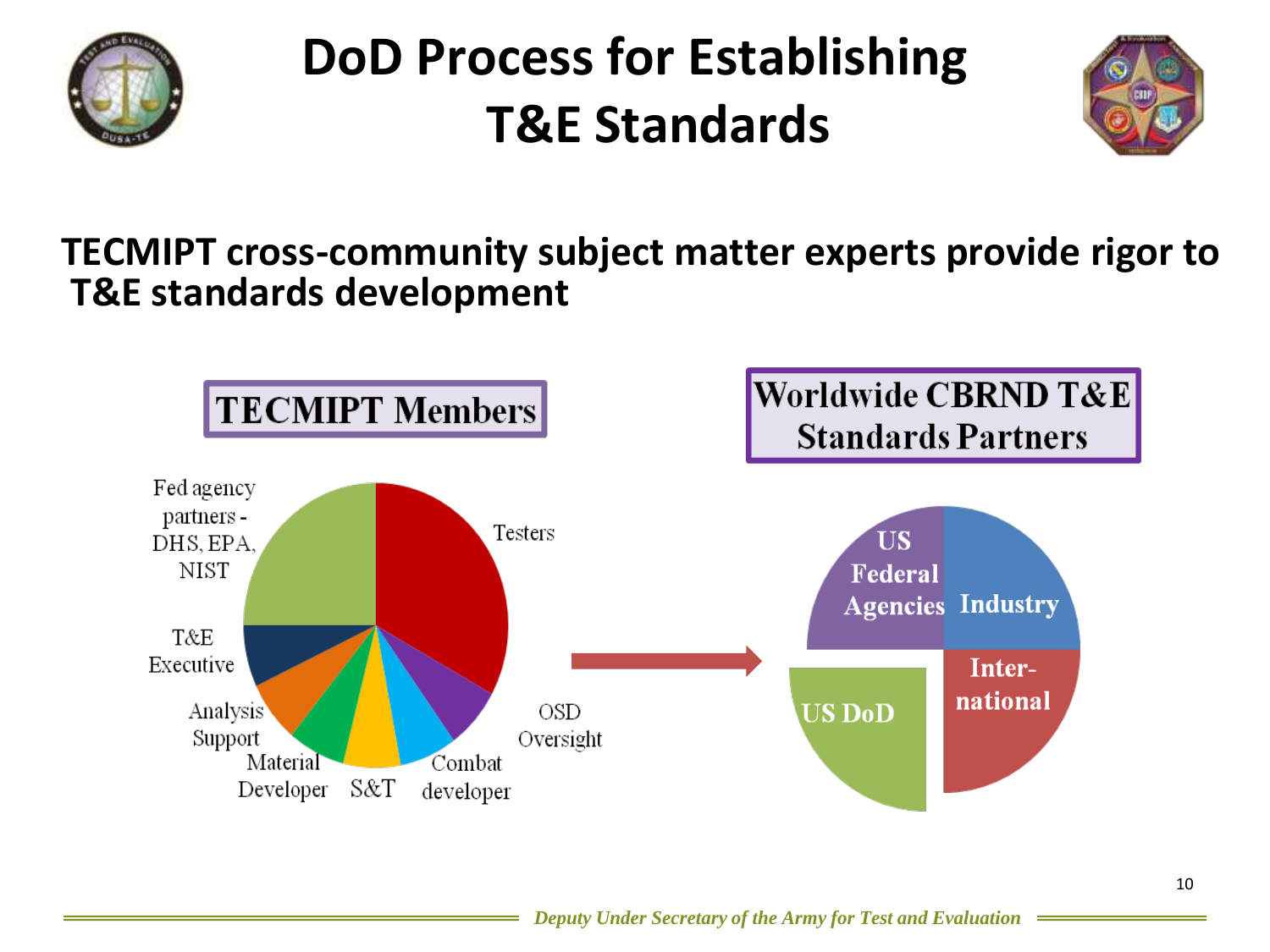

### **TECMIPT Responsibilities**



### **Nine TECMIPT sub-groups, i.e. Capability Area Process Action Teams (CAPATs)**

- Identify and prioritize CBRND T&E capability gaps for POM input
- Develop and prioritize requirements for T&E capabilities
- Provide technical **community-wide development/review** of T&E standards documents, **O6/GS-15 level concurrence** to CBRND T&E Executive for approval

| <b>Chemical</b><br><b>Detection</b>                 | <b>Biological</b><br><b>Detection</b>            |
|-----------------------------------------------------|--------------------------------------------------|
| <b>Decontamination</b>                              | <b>Individual</b><br><b>Protection</b>           |
| <b>Modeling &amp;</b><br><b>Simulation</b><br>(M&S) | <b>Collective</b><br><b>Protection</b>           |
| <b>Radiological/</b><br><b>Nuclear</b><br>Defense   | Non-<br><b>Traditional</b><br><b>Agent (NTA)</b> |
| <b>Bio Surveillance</b><br>(currently being formed) |                                                  |

*CAPAT s*

**CAPAT SMEs provide technical rigor to T&E Standards**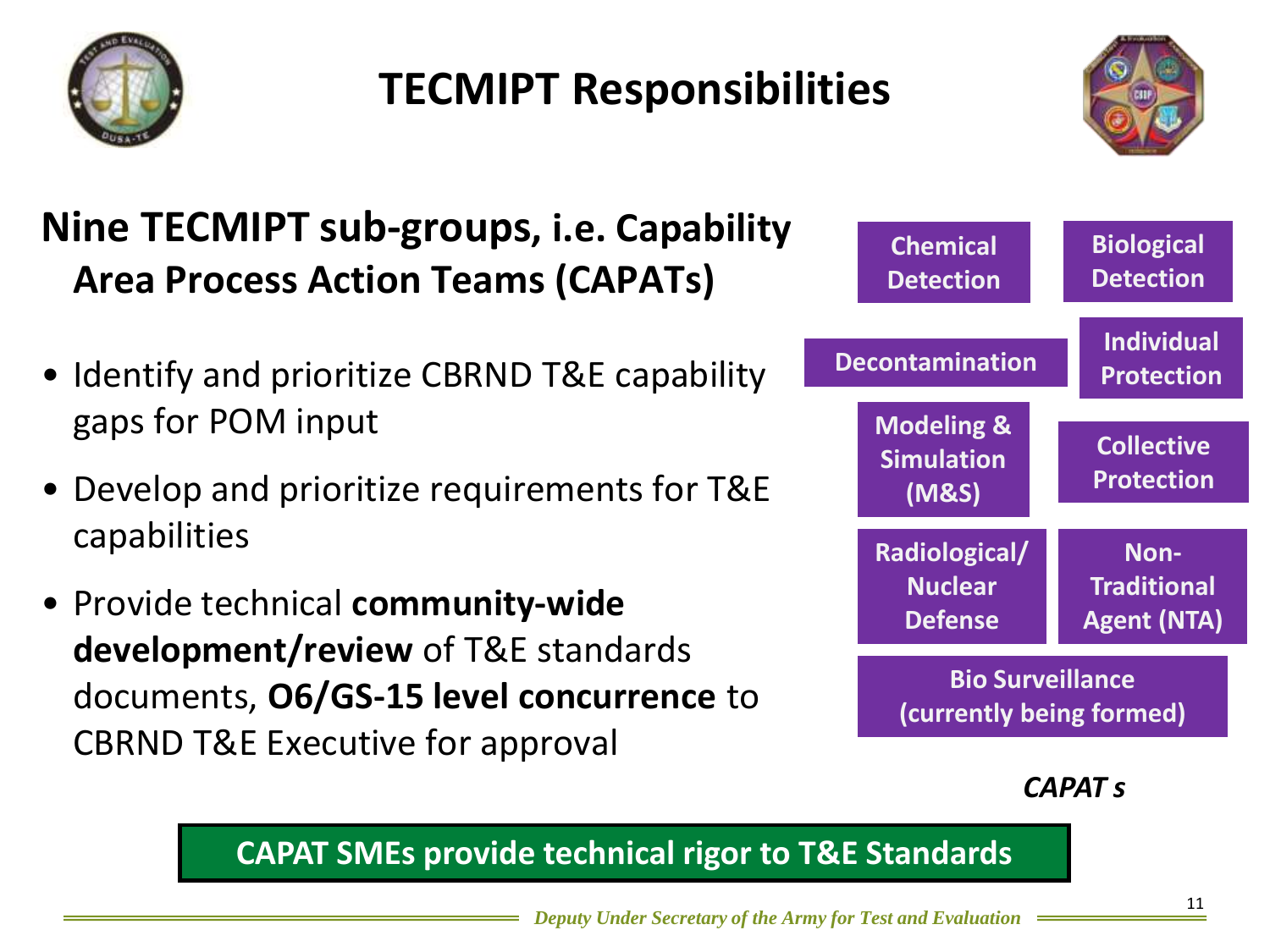

## **T&E Standards - Developed/Reviewed by CAPATs**





*Develop/concur upon requirements documents for T&E infrastructure*

*Review V&V data, provide input/concurrence for T&E infrastructure verification and validation Develop/review/*

*concur upon T&E methodologies*

### **CAPAT SMEs critical to success**

*Deputy Under Secretary of the Army for Test and Evaluation*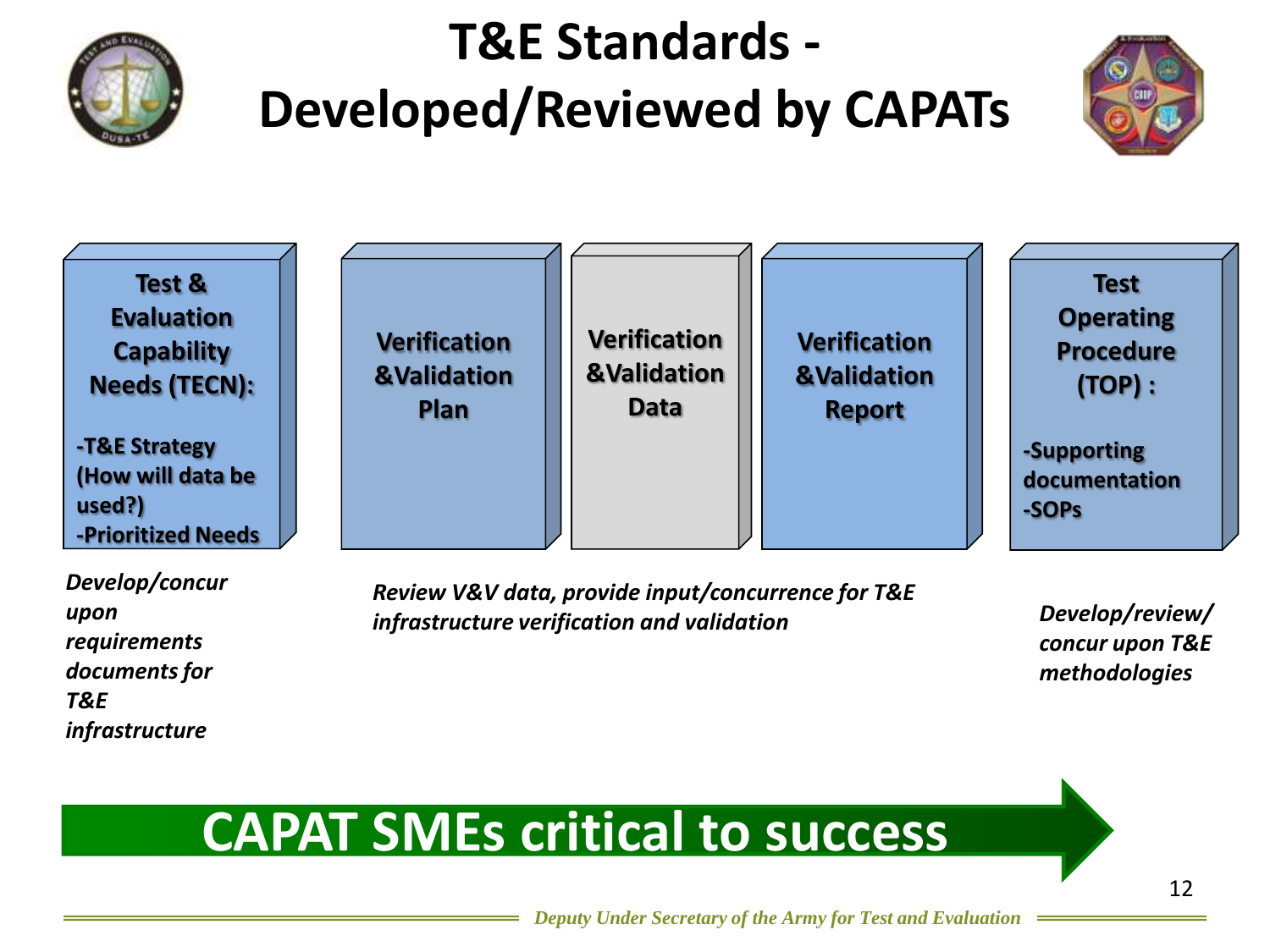

## **Current TECMIPT Interagency T&E Collaboration Examples**



### **DHS, NIST, EPA now collaborate to establish/implement CBRN T&E standards**

- **Rad/Nuc CAPAT**
	- Chaired by NIST, 22 other federal agencies participating under:
		- National Institute of Standards and Technology (NIST) (Chair)
		- Department of Defense (DoD)
		- Department of Homeland Security (DHS)
		- Environmental Protection Agency (EPA)
		- Department of Energy (DOE)
	- Developing an interagency Commercial Off The Shelf (COTS) test program
		- Includes ISO certification/accreditation of test labs
		- Reviewing/concurring on detection and decontamination T&E methodologies

#### **INTERAGENCY COLLABORATION SUCCESS STORY**

**Quickly provided interagency Rad T&E Subject Matter Experts (SMEs) to help JPM-P answer urgent question from field in Japan following nuclear reactor incident: "Does CBD decon and personal protection equipment work against the Japan Rad threat?"**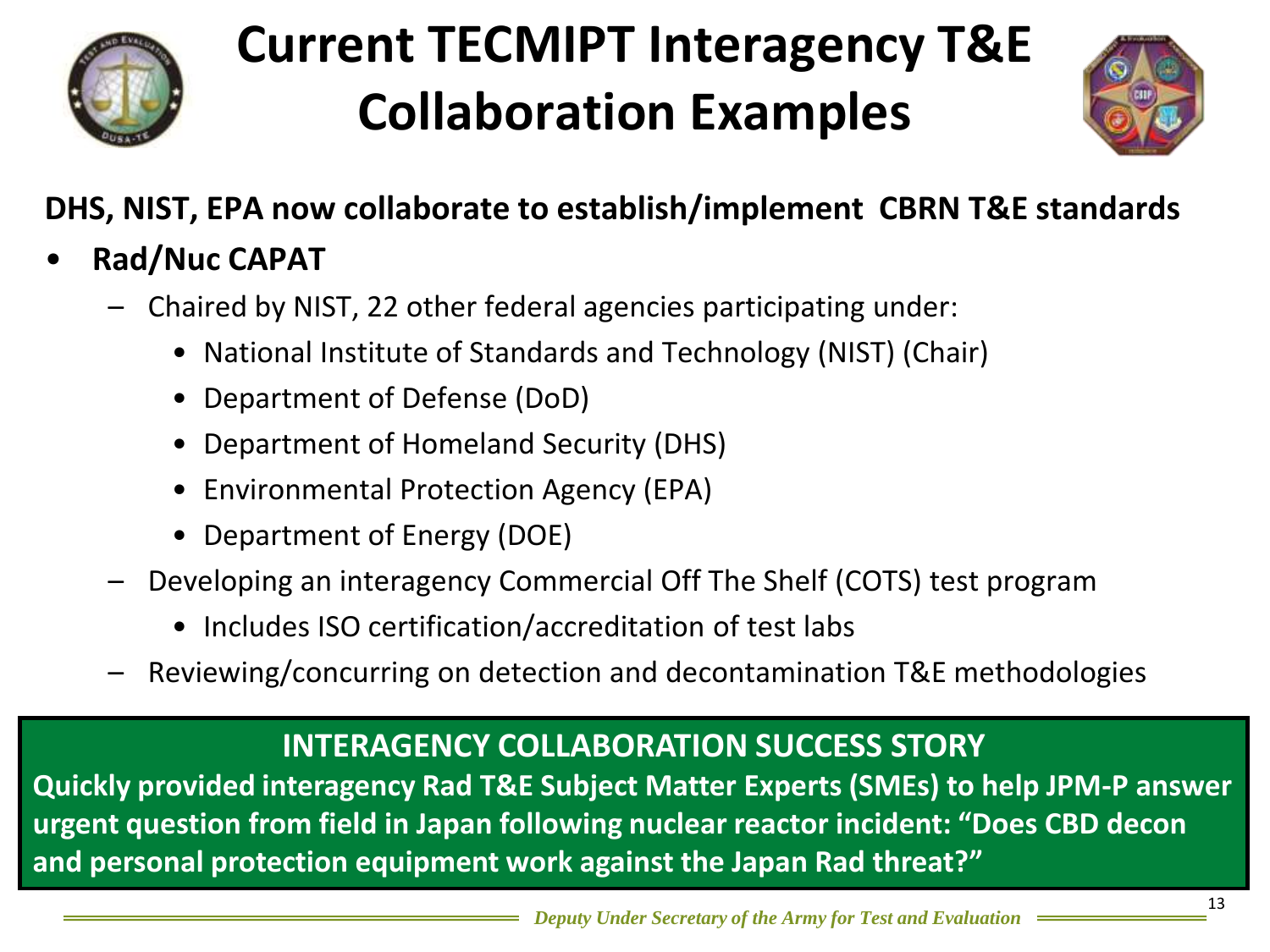

# **Current TECMIPT Interagency T&E Collaboration Examples**



- JSTO, JHU/APL, DUSA-TE working toward T&E Standards and testbed for TRL 4 and above bio surveillance systems
- Initial planning meeting held 26 Aug 11
- Bio Surveillance Capability Area Process Action Team (CAPAT) WG to be established with interagency, academia, DoD members
- Chemical Detection and NTA CAPATs to also accept academia input

### **Bio Surveillance testing to be "born" interagency**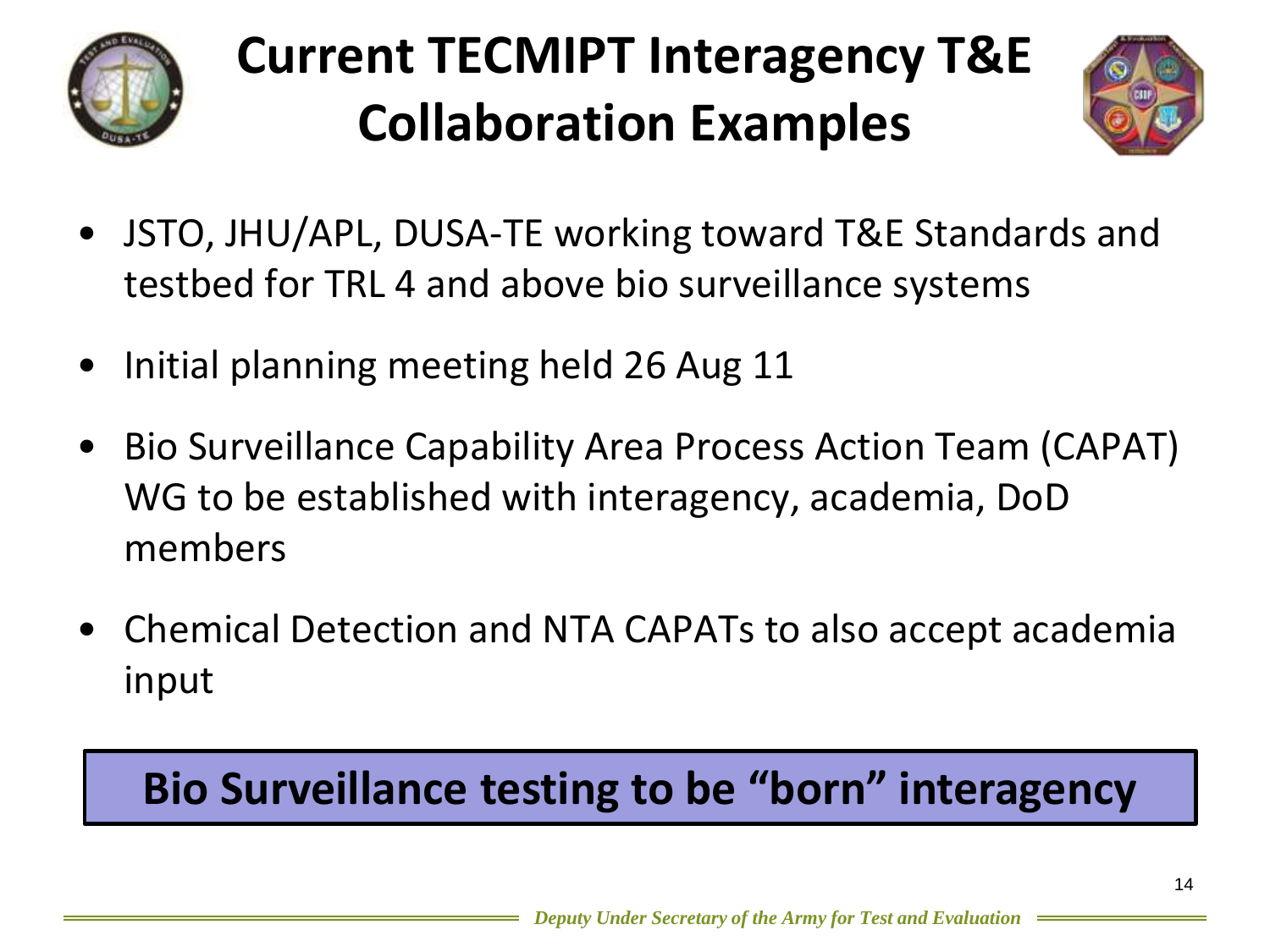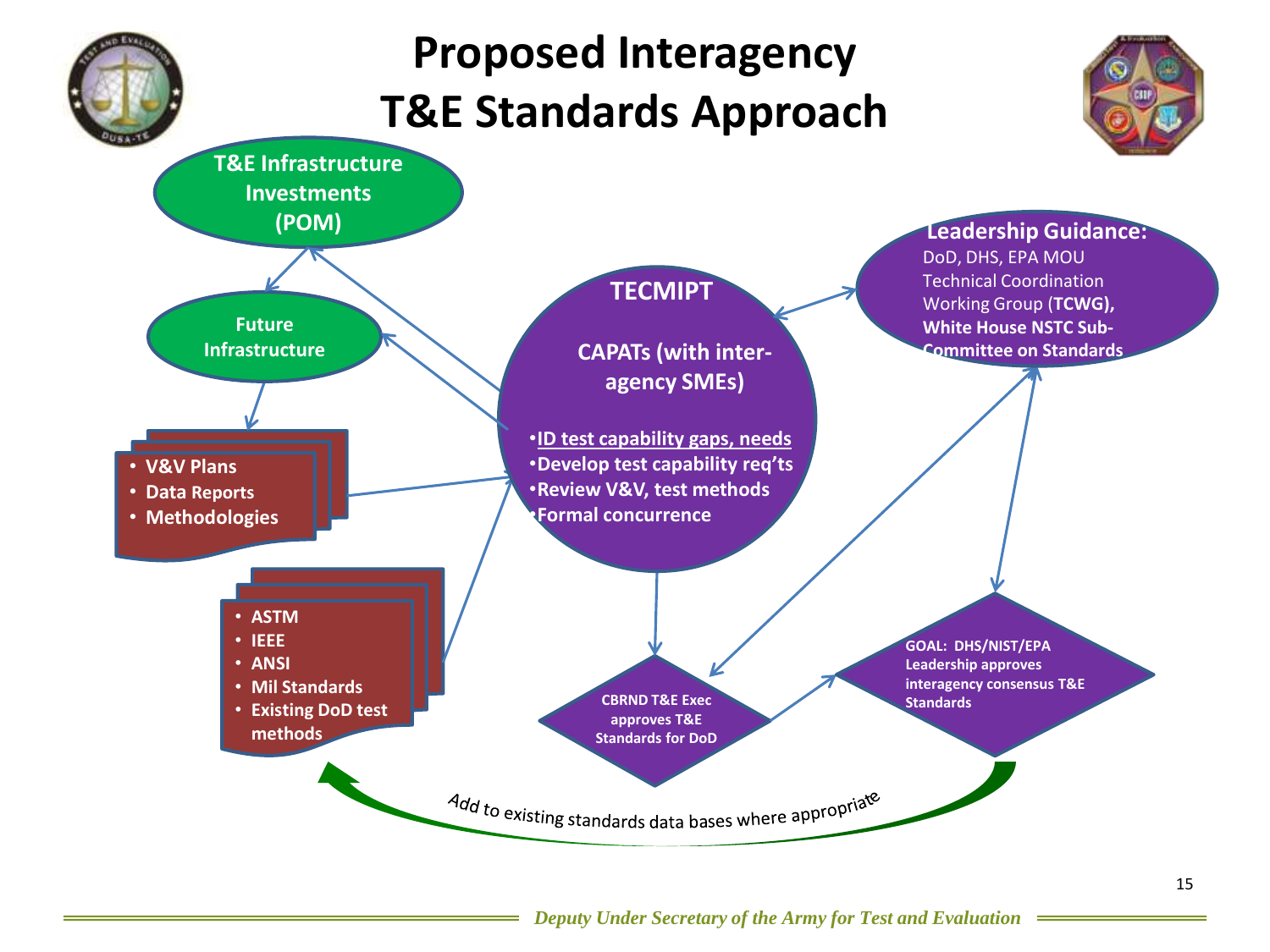

## **Summary**



- **T&E Standards facilitate quality CBRND systems for Warfighters, First Responders and all users**
- **Many different T&E "consensus standards" currently exist, but are not complete for CBRND performance testing**
- **DoD is united with other agencies for common CBRND T&E Standards through TECMIPT**
	- Critical for President's National Strategy
	- Provides consensus across more stakeholders
- **CAPAT participation and the TECMIPT Standards processes to be extended to Industry partners for their valuable input**

#### **T&E Standards are critical for vendor data and product acceptance**